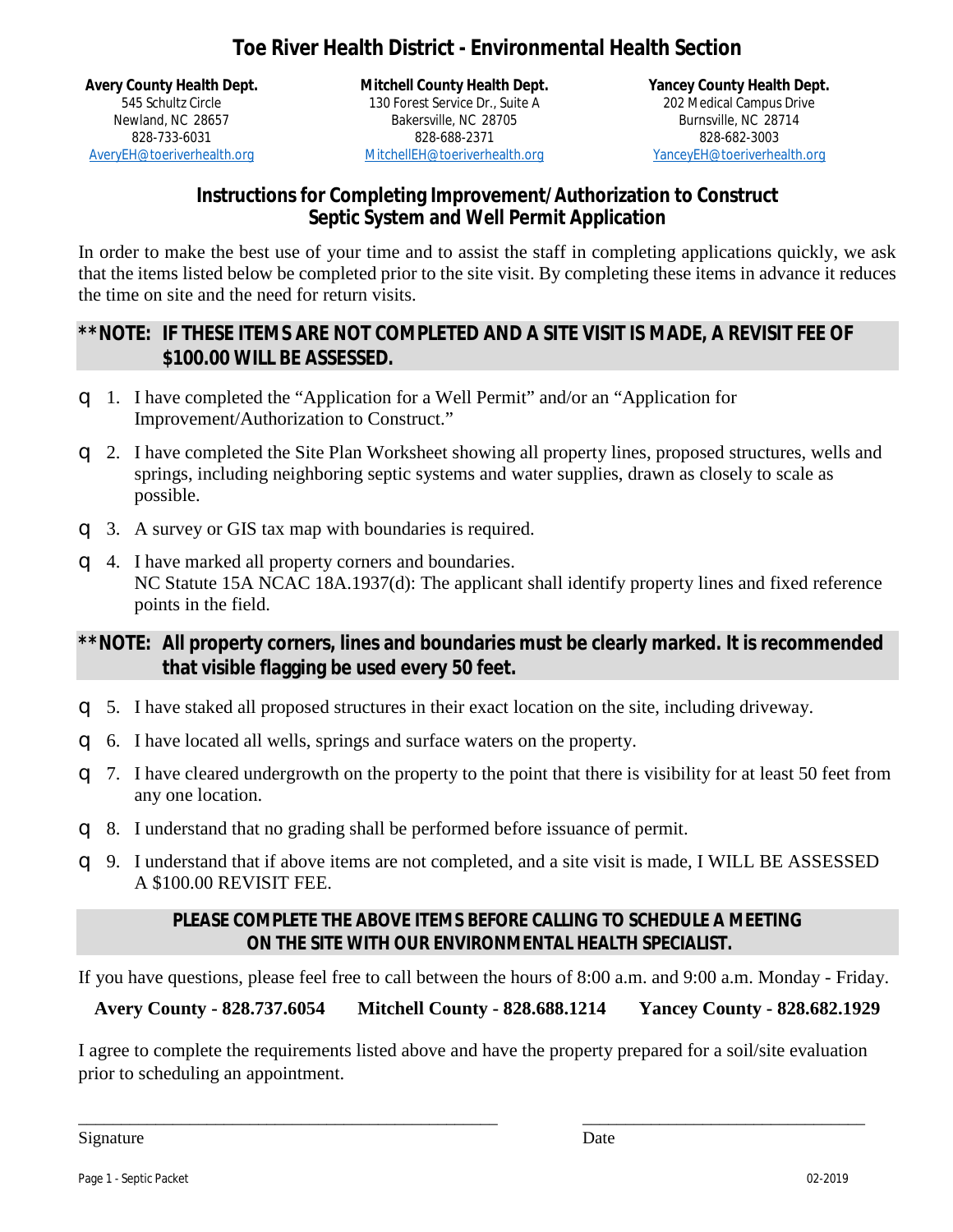#### **Toe River Health District - Environmental Health Section Application for Septic Improvement Permit and/or Authorization to Construct**

q **Improvement Permit** q **Authorization to Construct**

If the information provided in this application is falsified, changed or the site is altered, then this Improvement Permit and Authorization to Construct Application becomes invalid. The permit is valid for either 60 months or without expiration depending upon documentation submitted. (Complete Site Plan =  $60$  months; complete plat = without expiration.)

#### **Applicant Information:**

| Applicant                                                                                                                                                                                                                                                | <b>Address</b>                                                                                                                                                             |                                                                                                                                                                                                                                                                                                                                                                                                                                       | Home & Work Phone                                      |
|----------------------------------------------------------------------------------------------------------------------------------------------------------------------------------------------------------------------------------------------------------|----------------------------------------------------------------------------------------------------------------------------------------------------------------------------|---------------------------------------------------------------------------------------------------------------------------------------------------------------------------------------------------------------------------------------------------------------------------------------------------------------------------------------------------------------------------------------------------------------------------------------|--------------------------------------------------------|
| Owner<br>Address                                                                                                                                                                                                                                         |                                                                                                                                                                            |                                                                                                                                                                                                                                                                                                                                                                                                                                       | Home & Work Phone                                      |
|                                                                                                                                                                                                                                                          |                                                                                                                                                                            |                                                                                                                                                                                                                                                                                                                                                                                                                                       |                                                        |
| <b>Street Address</b>                                                                                                                                                                                                                                    |                                                                                                                                                                            | <b>Subdivision Name</b>                                                                                                                                                                                                                                                                                                                                                                                                               | Section/Phase/Lot#                                     |
|                                                                                                                                                                                                                                                          |                                                                                                                                                                            |                                                                                                                                                                                                                                                                                                                                                                                                                                       |                                                        |
| Development and/or Residential Information and Specifications:<br>(Please read carefully & provide complete, accurate information.)                                                                                                                      |                                                                                                                                                                            |                                                                                                                                                                                                                                                                                                                                                                                                                                       |                                                        |
| <b>q</b> New Single Family Residence<br>Maximum number of bedrooms:<br>Square footage of residence:<br>Maximum number of occupants:                                                                                                                      |                                                                                                                                                                            | Will there be a basement?<br>Plumbing fixtures in basement? $\bullet$ Yes                                                                                                                                                                                                                                                                                                                                                             | $\mathbf{q}$ No<br>$\mathbf{q}$ Yes<br>$\mathbf{q}$ No |
| <b>Expansion of Existing System:</b><br>q<br>If expansion, current number of bedrooms:<br>Addition to Structure Requiring Building Permit:<br>q<br>Repair to Malfunctioning Sewage Disposal System:<br>q<br>Verification of Existing Septic System:<br>q |                                                                                                                                                                            | Total number of bedrooms with expansion: ________<br>Total number of bedrooms: _______<br>Number of bedrooms:<br>Total number of bedrooms: ______                                                                                                                                                                                                                                                                                     |                                                        |
| Non-Residential Type of Structure<br>q                                                                                                                                                                                                                   |                                                                                                                                                                            | Maximum number of seats:                                                                                                                                                                                                                                                                                                                                                                                                              |                                                        |
| <b>Water Supply:</b><br>Are there any existing wells, springs or water lines on this property? $\bullet$ Yes                                                                                                                                             |                                                                                                                                                                            | <b>q</b> New Well <b>q</b> Existing Well <b>q</b> Community Well <b>q</b> Public Water<br>$\mathbf{q}$ No                                                                                                                                                                                                                                                                                                                             | <b>q</b> Spring                                        |
| $\mathbf{q}$ Any<br><b>q</b> Accepted                                                                                                                                                                                                                    | <b>q</b> Alternative                                                                                                                                                       | If applying for Authorization to Construct, please indicate desired system type(s). Systems can be ranked in order of your preference.<br><b>q</b> Conventional<br><b>q</b> Innovative                                                                                                                                                                                                                                                |                                                        |
|                                                                                                                                                                                                                                                          |                                                                                                                                                                            | Applicant shall notify the local health department upon submittal of this application if any of the following apply to the property in<br>question. If the answer to any question is "Yes", applicant must attach supporting documentation.                                                                                                                                                                                           |                                                        |
| q Yes q No<br>$\mathbf{q}$ Yes $\mathbf{q}$ No<br>$\mathbf{q}$ Yes $\mathbf{q}$ No<br>$\mathbf{q}$ Yes $\mathbf{q}$ No<br>q Yes $q$ No<br>$\mathbf{q}$ Yes $\mathbf{q}$ No                                                                               | Does the site contain any jurisdictional wetlands?<br>Does the site contain any existing wastewater systems<br>Is the site subject to approval by any other public agency? | Is any was tewater going to be generated on the site other than domestic sewage?<br>Are there any easements or right of ways on this property?<br>Has any grading, removal or addition of soil been done to this property? (Please describe on back.)                                                                                                                                                                                 |                                                        |
|                                                                                                                                                                                                                                                          |                                                                                                                                                                            | I have read this application and certify that the information provided herein is true, complete and correct. Authorized county and state<br>officials are granted right of entry to conduct necessary inspections to determine compliance with applicable laws and rules. I understand<br>that I am solely responsible for the proper identification and labeling of all property lines and corners and making the site accessible so |                                                        |

that a complete site evaluation can be performed.

\_\_\_\_\_\_\_\_\_\_\_\_\_\_\_\_\_\_\_\_\_\_\_\_\_\_\_\_\_\_\_\_\_\_\_\_\_\_\_\_\_\_\_\_\_\_\_\_\_\_\_\_\_\_\_\_\_\_\_\_\_\_\_\_\_\_\_\_\_\_\_\_\_\_\_\_\_\_\_\_ \_\_\_\_\_\_\_\_\_\_\_\_\_\_\_\_\_\_\_\_\_\_\_ Signature of Property Owner or Owner's legal representative\*\* (required) Date

#### **\*\* Must provide documentation to support the claim as owner's representative.**

|  | $\bullet$ Cash $\bullet$ Check |  | <b>q</b> Credit Card | Amount \$ | Date: | Staff: |
|--|--------------------------------|--|----------------------|-----------|-------|--------|
|--|--------------------------------|--|----------------------|-----------|-------|--------|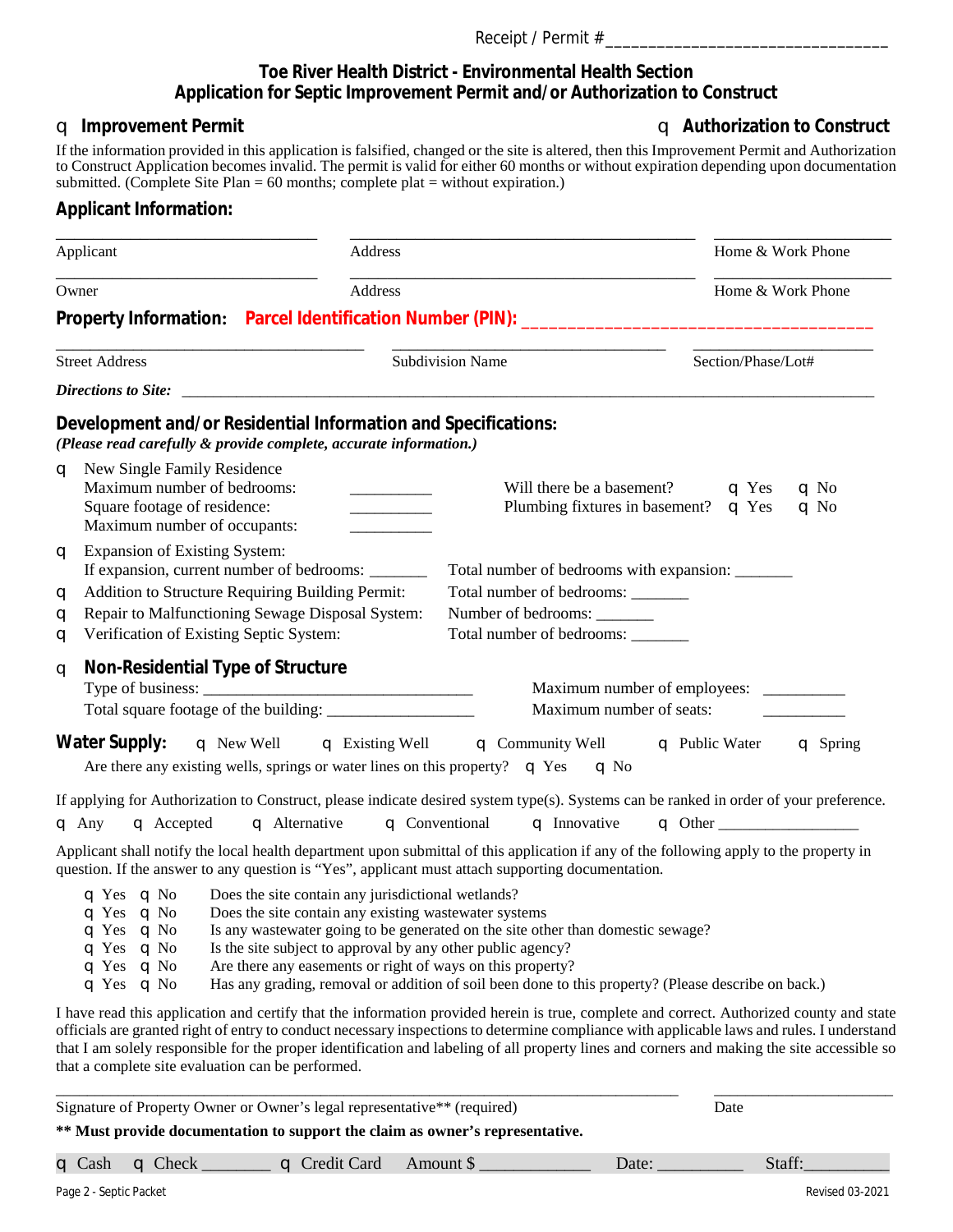## **Toe River Health District - Environmental Health Section Site Plan Worksheet**

Please check  $(\ddot{\mathbf{u}})$  each item that has been indicated on your site plan. Incomplete plans will be returned to you for completion.

Your property will not be scheduled for an evaluation until we have received a completed application, site plan, all proposed items are marked on the property and payment of application fee.

- q The dimensions of the property.
- q The proposed location of all structures (e.g. facility, wells, water lines, outbuildings, pools). Show the distances from the road and the side of the property line to all structures. Be sure and give the dimensions for all the structures. If you are unsure as to the structure size, please show the dimensions of the MAXIMUM area of the lot that you anticipate the structure will cover.
- q The site you would prefer your septic system to go in.
- q The preferred driveway location.
- q The proposed well location.
- q A north arrow or other sufficient directional indicator.
- q Any proposed structures or improvements to the property such as garages, workshops, pools, etc.
- q The location of any existing septic tank systems and wells on your property and on the adjoining property within 100 feet of your property line.
- q The location of any easements or rights of way on the property.
- q The location of any designated wetlands on the property.

If you have questions, please feel free to call between 8:00 a.m. and 9:00 a.m. Monday - Friday.

| <b>Avery County</b>  | 828-737-6054 |
|----------------------|--------------|
| Mitchell County      | 828-688-1214 |
| <b>Yancey County</b> | 828-682-1929 |

You can obtain a "site map" and/or PIN# by going to the Yancey/Mitchell/Avery County Mapping Office. You can also print a site map and get your PIN# from the GIS website for your county.

### **USE THE SPACE BELOW OR A SEPARATE PIECE OF PAPER TO DRAW YOUR SITE PLAN.**

#### **Health Department Use Only:**

q Survey plat to scale\* submitted q Scaled\* site plan submitted q Unscaled site plan submitted  $*$  scale of 1" = no more than 60'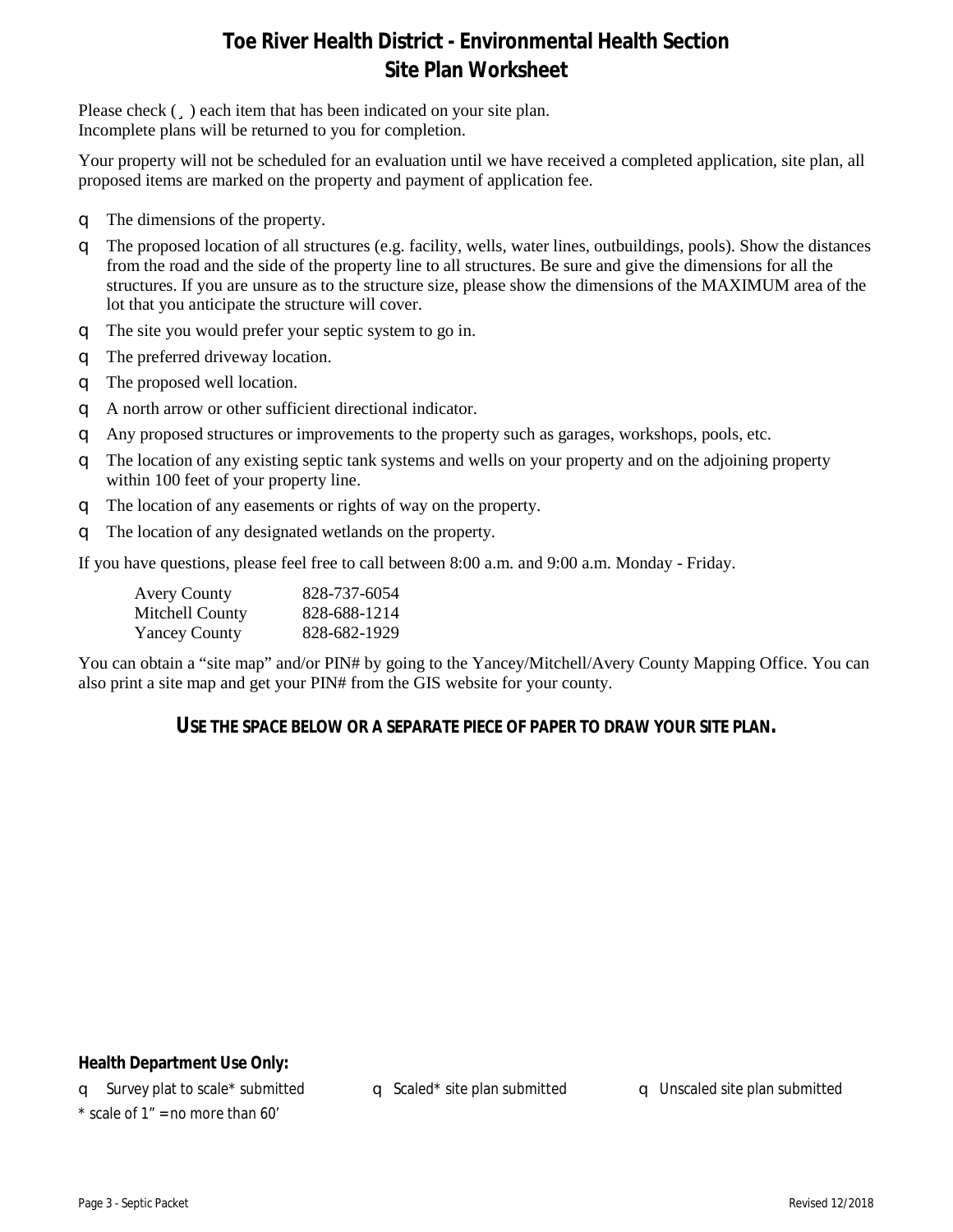## **Toe River Health District**

Environmental Health Section

## **Well and/or Septic Sample Site Plan**

Providing complete and accurate information on your site plan is critical and will assist us in efficiently evaluating your site.

This example was prepared to assist you in drawing your own site plan. Without your site plan we cannot perform the site evaluation. If you have any questions, please contact your local health department:

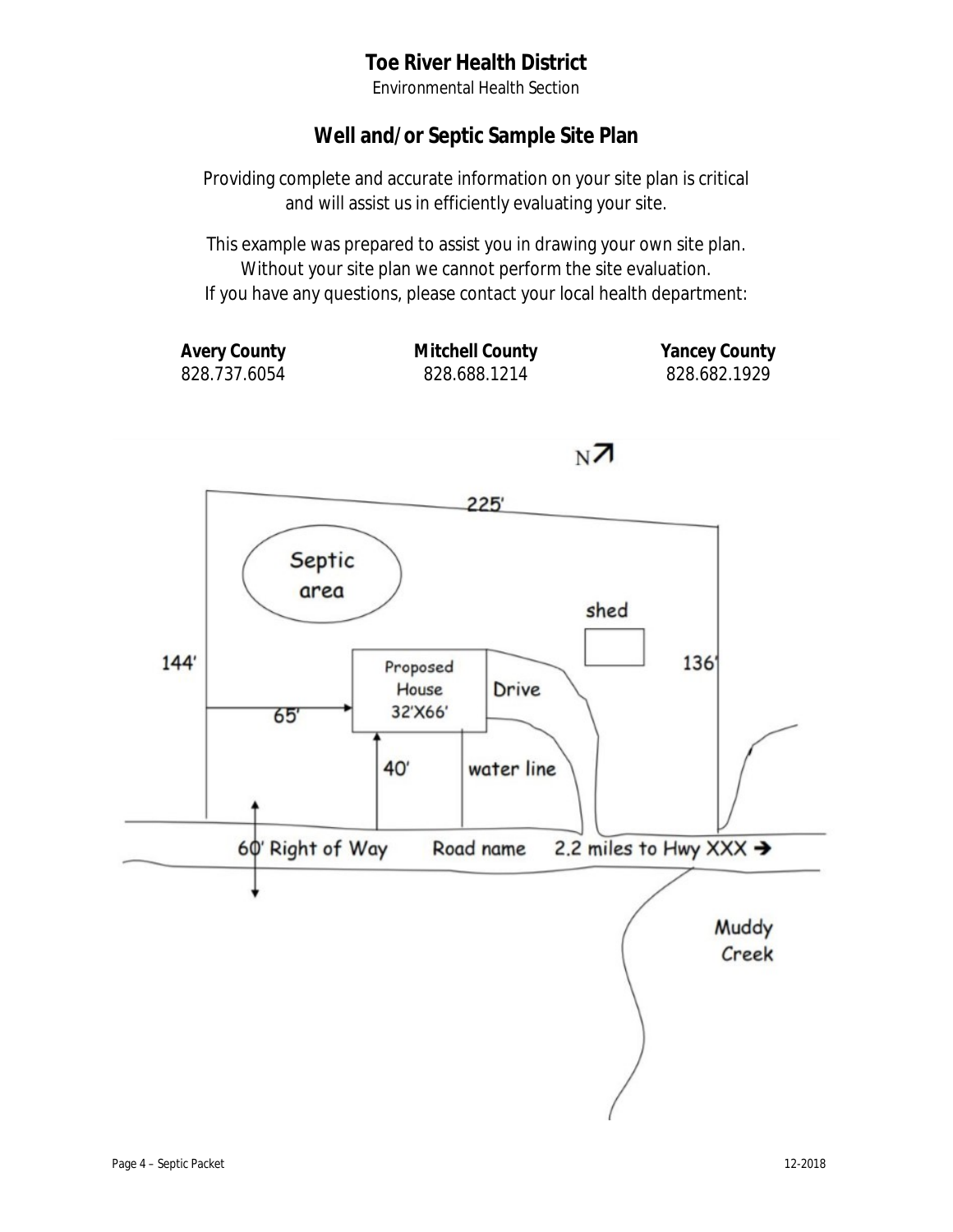



### **Environmental Health Section Property Owner Consent Form**

| Owner(s) Name - Please Print                              |                                     | am the legal owner(s) of the property located at |  |
|-----------------------------------------------------------|-------------------------------------|--------------------------------------------------|--|
| identified as Parcel Identification Number (PIN)          |                                     |                                                  |  |
| located in the county of (check the county): $\Box$ Avery | <b>q</b> Mitchell                   | <b>q</b> Yancey                                  |  |
| I do hereby authorize __                                  | Legal Representative - Please Print |                                                  |  |

to act as an agent on my behalf in applying for/signing/obtaining any of the documents described below:

- Application for Improvement Permit (IP) Authorization to Construct (AC) for septic permit
- Improvement Permit (IP) /Authorization to Construct (AC)
- Application for soil-site evaluation (new/repair)
- Application/permit for private drinking water well/well abandonment
- Application for Compliance Inspection

I agree to abide by all decisions and/or conditions between the legal representative acting on my behalf and Toe River Health District Environmental Health.

I can be contacted at (phone number): example at  $\mathbf{b}$  by the Health Department Environmental Health Services staff prior to a scheduled appointment with my agent.

\_\_\_\_\_\_\_\_\_\_\_\_\_\_\_\_\_\_\_\_\_\_\_\_\_\_\_\_\_\_\_\_\_\_\_\_\_\_\_\_\_\_\_\_\_\_ \_\_\_\_\_\_\_\_\_\_\_\_\_\_\_\_\_\_\_\_\_\_\_\_\_\_\_\_\_\_\_\_ Owner Signature Date

**Applications for permits require the "signature of the owner or the owner's legal representative" (15A NCAC 18A.1937). If the owner does not sign the application, they can submit any of the following documents to designate their legal representative:**

- **Power of Attorney**
- **Real Estate Contract**
- **Estate Executor**
- **Bankruptcy Trustee**
- **Court Ordered Guardianship**

Page 5 - Septic Packet 03-2021 No. 2008 12:00:00 03-2021 No. 2014 12:00:00 03-2021 No. 2014 12:00:00 03-2021 03-2021

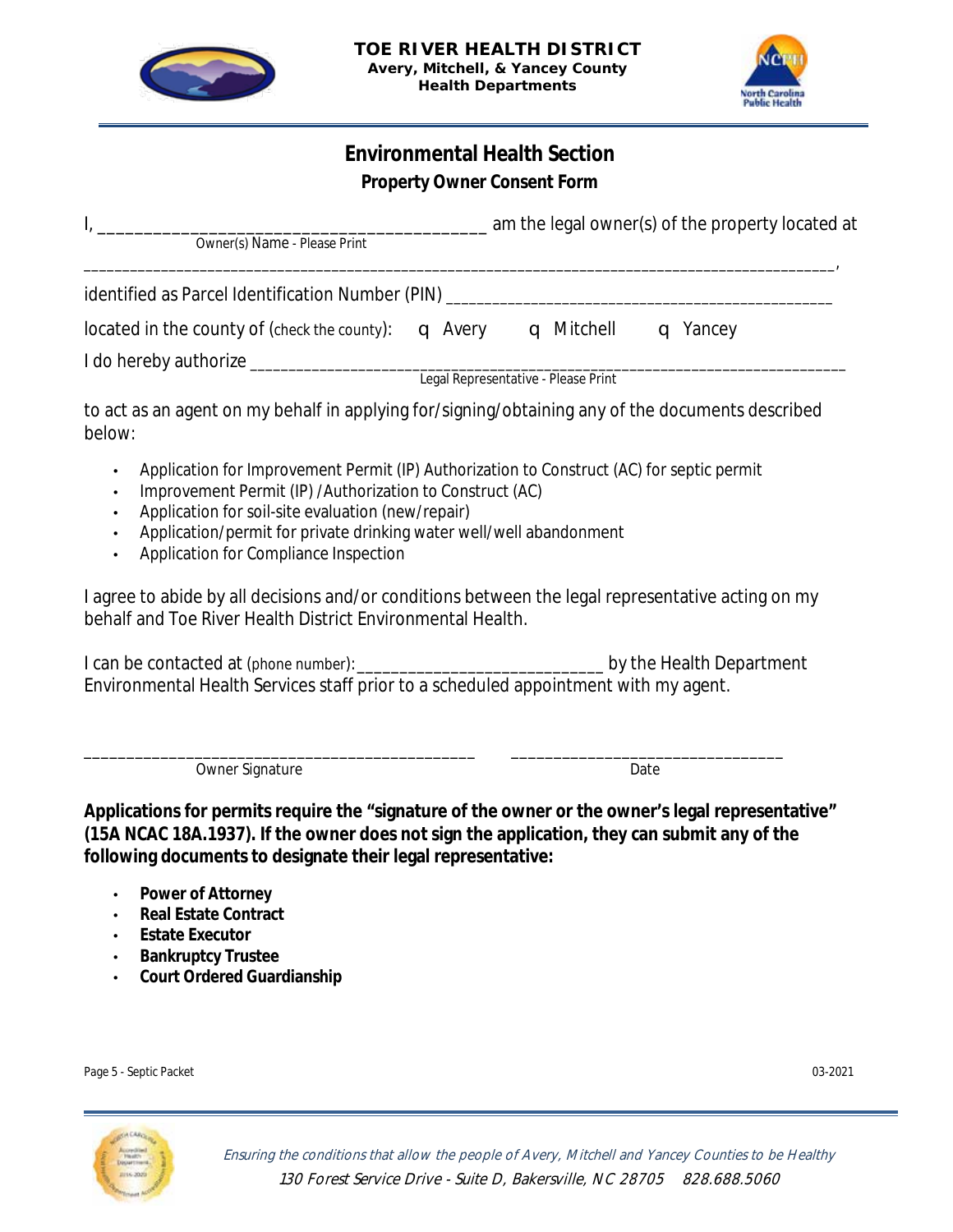### **YANCEY COUNTY WATERSHED PROTECTION PERMIT APPLICATION**

I, the undersigned, do hereby make application to Yancey County, NC for a Watershed Protection Permit for the property described below should it be within the boundaries of the Yancey County Watershed. \*\*Type of development: Private Home \_\_\_\_\_\_\_ Commercial Operation\_\_\_\_\_\_ Other type of development project \_\_\_\_\_\_\_\_\_\_\_\_\_\_\_\_\_\_\_\_\_\_\_\_\_\_\_\_\_\_\_\_\_\_\_\_\_\_\_\_\_\_\_\_\_\_\_\_\_\_\_\_\_\_\_\_\_\_\_\_\_\_\_\_\_\_\_\_\_\_\_ \_\_\_\_\_\_\_\_\_\_\_\_\_\_\_\_\_\_\_\_\_\_\_\_\_\_\_\_\_\_\_\_\_\_\_\_\_\_\_\_\_\_\_\_\_\_\_\_\_\_\_\_\_\_\_\_\_\_\_\_\_\_\_\_\_\_\_\_\_\_\_\_\_\_\_\_\_\_\_\_\_\_\_\_\_\_\_\_\_\_\_\_\_\_\_\_\_\_\_\_\_\_\_\_\_\_ \*\*Total Property Acreage: \_\_\_\_\_\_\_\_\_\_\_\_\_\_\_\_\_\_\_\_\_\_ \*\* PIN # \_\_\_\_\_\_\_\_\_\_\_\_\_\_\_\_\_\_\_\_\_\_\_ Total Built-upon Area \_\_\_\_\_\_\_\_\_\_\_\_\_\_\_\_\_\_ *% of Total Property Acreage Proposed to be Built Upon Area. \_\_\_\_\_\_\_\_\_\_\_\_\_\_\_\_\_\_\_.* **\*\*APPLICANT:** Name\_\_\_\_\_\_\_\_\_\_\_\_\_\_\_\_\_\_\_\_\_\_\_\_\_\_\_\_\_\_\_\_\_\_\_\_\_\_\_\_\_\_\_\_\_\_\_\_\_\_\_\_\_\_\_\_\_\_\_\_\_\_\_\_\_\_\_\_\_\_\_ \*\*Mailing Address \*\*PHONE #  $*$  \* Email Address  $*$ **Authorized Agent, if different from Applicant:** Name(s) \_\_\_\_\_\_\_\_\_\_\_\_\_\_\_\_\_\_\_\_\_\_\_\_\_\_\_\_\_\_\_\_\_\_\_\_\_\_\_\_\_\_\_ Email \_\_\_\_\_\_\_\_\_\_\_\_\_\_\_\_\_\_\_\_\_\_\_\_\_\_\_\_\_\_\_\_ Mailing Address **Exercise 20** Phone  $\blacksquare$ **Legal Property Owner(s), if different from Applicant:** Name(s) \_\_\_\_\_\_\_\_\_\_\_\_\_\_\_\_\_\_\_\_\_\_\_\_\_\_\_\_\_\_\_\_\_\_\_\_\_\_\_\_\_\_\_ Email \_\_\_\_\_\_\_\_\_\_\_\_\_\_\_\_\_\_\_\_\_\_\_\_\_\_\_\_\_\_\_\_ Mailing Address \_\_\_\_\_\_\_\_\_\_\_\_\_\_\_\_\_\_\_\_\_\_\_\_\_\_\_\_\_\_\_\_\_\_\_\_\_\_\_\_\_\_\_\_\_\_\_\_\_\_\_\_\_\_\_\_\_\_\_\_\_\_\_\_\_\_\_\_\_\_\_\_\_\_\_\_ Phone  $\blacksquare$ 

\*\*\*\_\_\_\_\_\_\_\_\_\_\_\_\_\_\_\_\_\_\_\_\_\_\_\_\_\_\_\_\_\_\_\_\_\_\_\_\_\_\_\_\_\_\_\_\_ \*\*\* \_\_\_\_\_\_\_\_\_\_\_\_\_\_\_\_\_\_\_\_\_\_ Signature of Applicant Date Date Date The above property is in the Yancey County Watershed: **q** YES **q** NO \_\_\_\_\_\_\_\_\_\_\_\_\_\_\_\_\_\_\_\_\_\_\_\_\_\_\_\_\_\_\_\_\_\_\_\_\_\_\_\_\_\_\_\_\_\_\_\_\_\_\_\_\_ \_\_\_\_\_\_\_\_\_\_\_\_\_\_\_\_\_\_\_\_\_\_

| Signature of County Official | Date |
|------------------------------|------|
|------------------------------|------|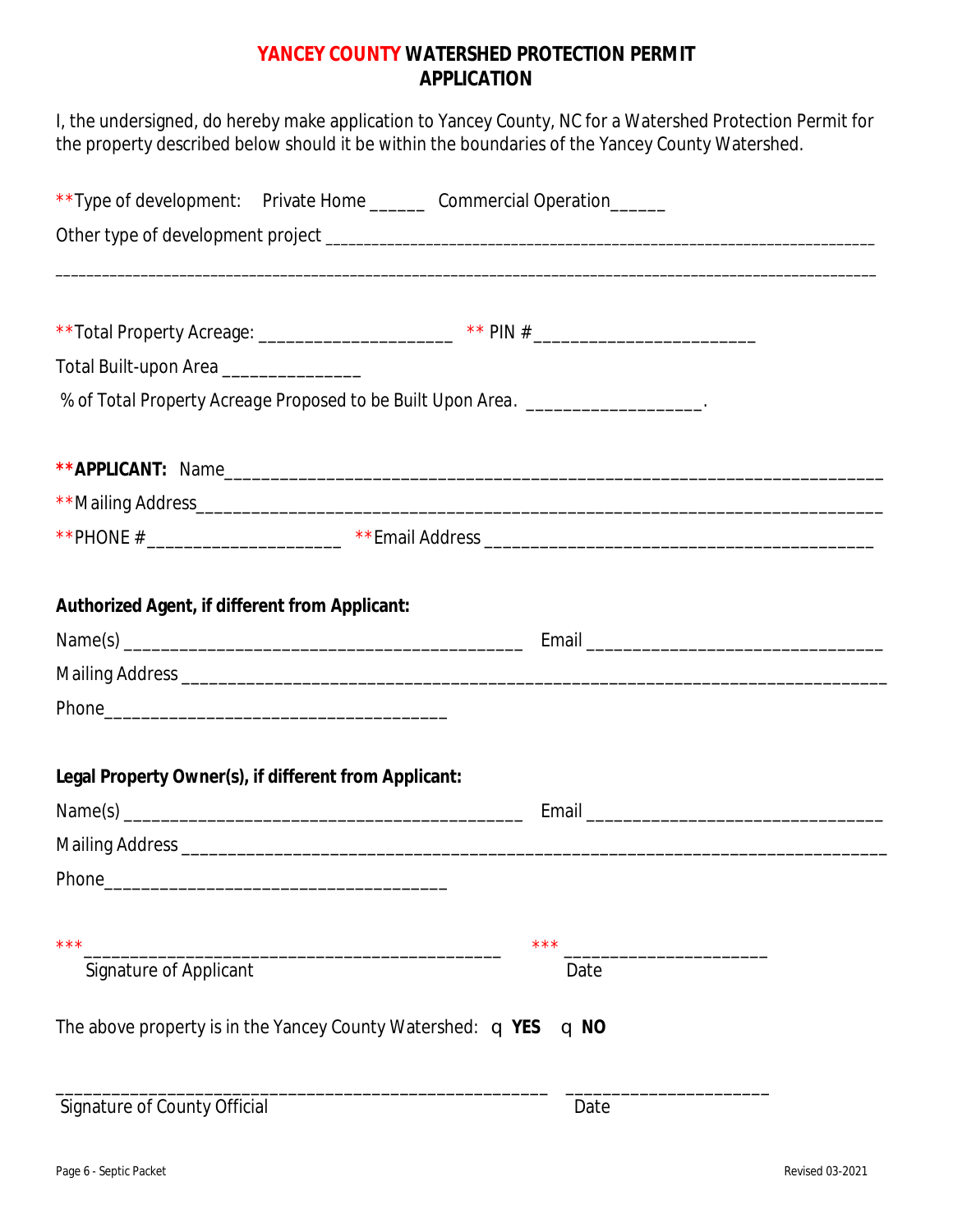### **YANCEY COUNTY BUILDING INSPECTIONS**

#### **FLOODPLAIN DEVELOPMENT PERMIT APPLICATION**

|    |                                                                                                                                                             | **Type of Development:<br>q Excavation q Fill q Grading q Utility Construction q Road Construction<br><b>q</b> Residential Construction $\bullet$ Nonresidential Construction $\bullet$ Addition $\bullet$ Renovation |  |  |  |                                                                                                                                                                                                                                    |
|----|-------------------------------------------------------------------------------------------------------------------------------------------------------------|-----------------------------------------------------------------------------------------------------------------------------------------------------------------------------------------------------------------------|--|--|--|------------------------------------------------------------------------------------------------------------------------------------------------------------------------------------------------------------------------------------|
|    |                                                                                                                                                             |                                                                                                                                                                                                                       |  |  |  | **Size of Development: <b>q</b> Single Family Home <b>q</b> Multiple Home Development <b>q</b> Other ______________________________                                                                                                |
|    |                                                                                                                                                             |                                                                                                                                                                                                                       |  |  |  |                                                                                                                                                                                                                                    |
|    |                                                                                                                                                             |                                                                                                                                                                                                                       |  |  |  |                                                                                                                                                                                                                                    |
|    |                                                                                                                                                             | Regulatory Floodway Info: (Check correct option below)                                                                                                                                                                |  |  |  |                                                                                                                                                                                                                                    |
|    |                                                                                                                                                             | q Inside Regulatory Floodway q Outside Regulatory Floodway q No Regulatory Floodway                                                                                                                                   |  |  |  |                                                                                                                                                                                                                                    |
|    |                                                                                                                                                             | Development Standards Data:                                                                                                                                                                                           |  |  |  |                                                                                                                                                                                                                                    |
| 1. |                                                                                                                                                             | If Inside Regulatory Floodway is checked above, attach engineering certification and supporting data as required.                                                                                                     |  |  |  |                                                                                                                                                                                                                                    |
| 2. |                                                                                                                                                             | Base flood elevation (BFE) per FIRM at development site _____________(NGVD).                                                                                                                                          |  |  |  |                                                                                                                                                                                                                                    |
| 3. |                                                                                                                                                             | Regulatory flood elevation at development site (BFE + locally adopted freeboard): ____________(NGVD).                                                                                                                 |  |  |  |                                                                                                                                                                                                                                    |
| 4. | Elevation in relation to mean sea level (MSL) at or above which the lowest floor (including basement) must be<br>constructed _______________________(NGVD). |                                                                                                                                                                                                                       |  |  |  |                                                                                                                                                                                                                                    |
| 5. |                                                                                                                                                             |                                                                                                                                                                                                                       |  |  |  | Elevation in relation to mean sea level (MSL) at or above which all attendant utilities to include, but not limited to, all heating, air conditioning and electrical equipment must be installed _____________________(NGVD).      |
| 6. |                                                                                                                                                             |                                                                                                                                                                                                                       |  |  |  | Will garage (if applicable) be used for any purpose other than parking vehicles, building access, or storage? $\blacksquare$ Yes $\blacksquare$ No If yes, then the garage must be used in determining the lowest floor elevation. |
| 7. |                                                                                                                                                             | (a) If foundation wall is used - provide minimum of 2 openings<br>(b) Total area of openings required:                                                                                                                |  |  |  | (1 sq. inch per sq. foot of enclosed footprint area below BFE)                                                                                                                                                                     |
| 8. |                                                                                                                                                             | If yes, attach a description of the extent of the alteration or relocation.                                                                                                                                           |  |  |  |                                                                                                                                                                                                                                    |
| 9. |                                                                                                                                                             | Floodproofing information (if applicable):<br>Elevation in relation to mean sea level (MSL) to which structure shall be flood proofed __________________(NGVD).                                                       |  |  |  |                                                                                                                                                                                                                                    |
|    |                                                                                                                                                             |                                                                                                                                                                                                                       |  |  |  |                                                                                                                                                                                                                                    |

# CONTINUED ON PAGE 8 Applicant fill in \*\* items only